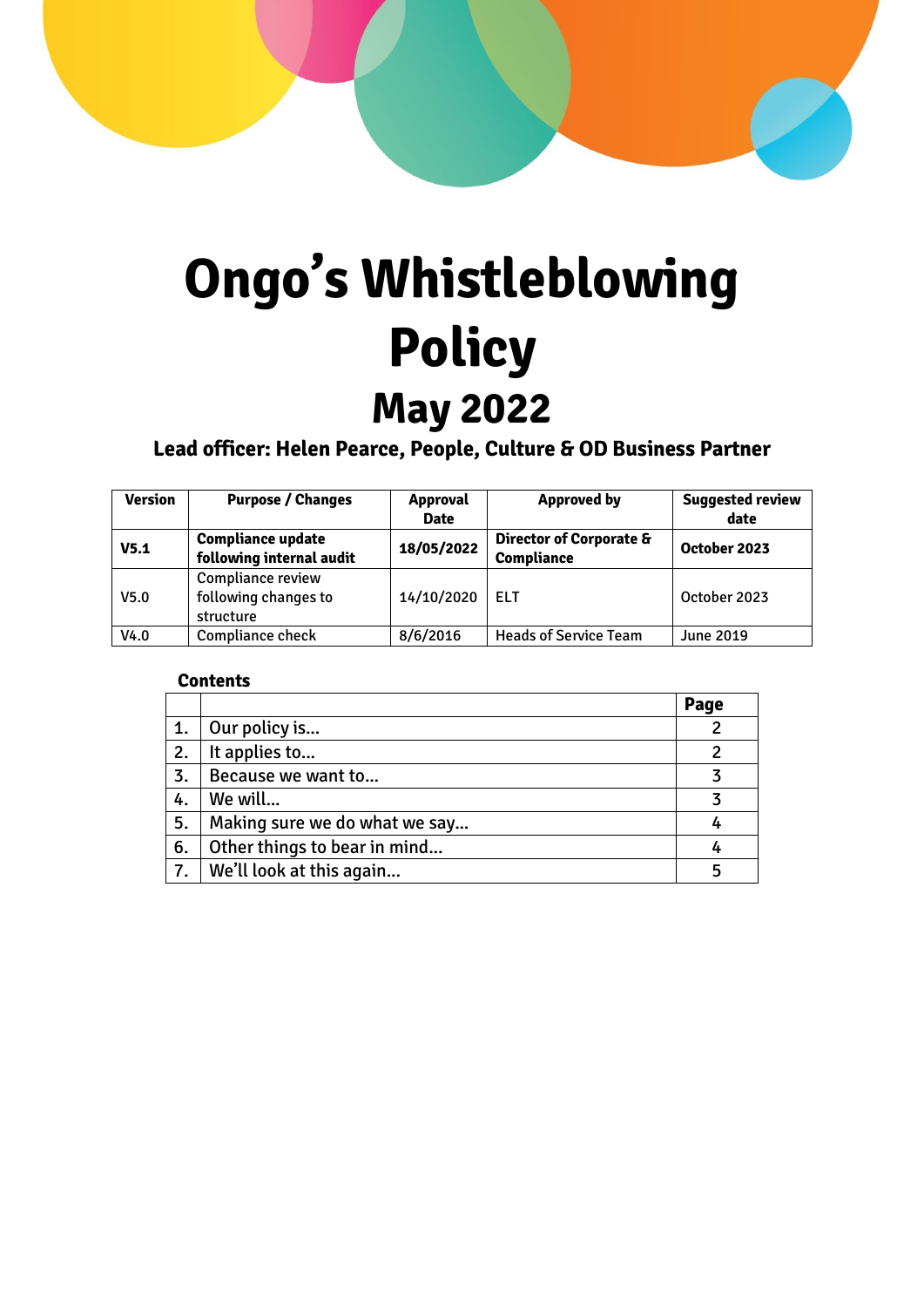## **1. Our policy is...**

- 1.1 To have the highest possible standards of openness, probity and accountability, and we expect the same commitment from employees and those working for Ongo.
- 1.2 To provide an open environment so that employees and those working for Ongo can raise issues that are 'protected disclosures' they believe to be in the public interest, with the confidence that they will be acted on appropriately without fear of reprisal.

## **2. It applies to...**

- 2.1 Employees, Workers, (Ex-employees and Ex-workers are also included) Board Members, Volunteers and Contractors who may have an issue with the conduct of Ongo, a specific area of Ongo, or individual employees or Board Members.
- 2.2 This policy applies to all areas of the Ongo Group, including Ongo Roofing Ltd. (trading as Ashbridge Roofing Solutions) and Ongo Heating and Plumbing Ltd. (trading as Hales and Coultas).

"worker", for these purposes, also includes agency workers, homeworkers, workexperience students.

#### 2.3 **Qualifying Disclosures**

- 2.3.1 Certain disclosures are prescribed by law as "qualifying disclosures". A "qualifying disclosure" means a disclosure of information that the employee genuinely and reasonably believes is in the public interest.
- 2.3.2 Under this policy you can report things which you believe to be:
	- A criminal offence (whether minor or serious)
	- Failure to comply with any legal obligation
	- A 'miscarriage of justice'
	- Dangerous to the health and safety of any individual.
	- Damaging to the environment
	- The deliberate concealment of information about any of the above.
- 2.3.3 These acts can be in the past, present or future, so that, for example, a disclosure qualifies if it relates to environmental damage that has happened, is happening, or is likely to happen.
- 2.3.4 Ongo will take any concerns that you may raise relating to the above matters very seriously.
- 2.3.5 Employees must reasonably believe that the disclosure is "in the public interest". We encourage you to use the procedure to raise any such concerns.
- 2.4 Whistleblowing is not the same as making a complaint or raising a grievance, where you feel personally poorly treated. Other procedures are available to you, e.g. Grievance Procedure, Dignity at Work Policy & Procedure or our corporate complaints process which is for public use.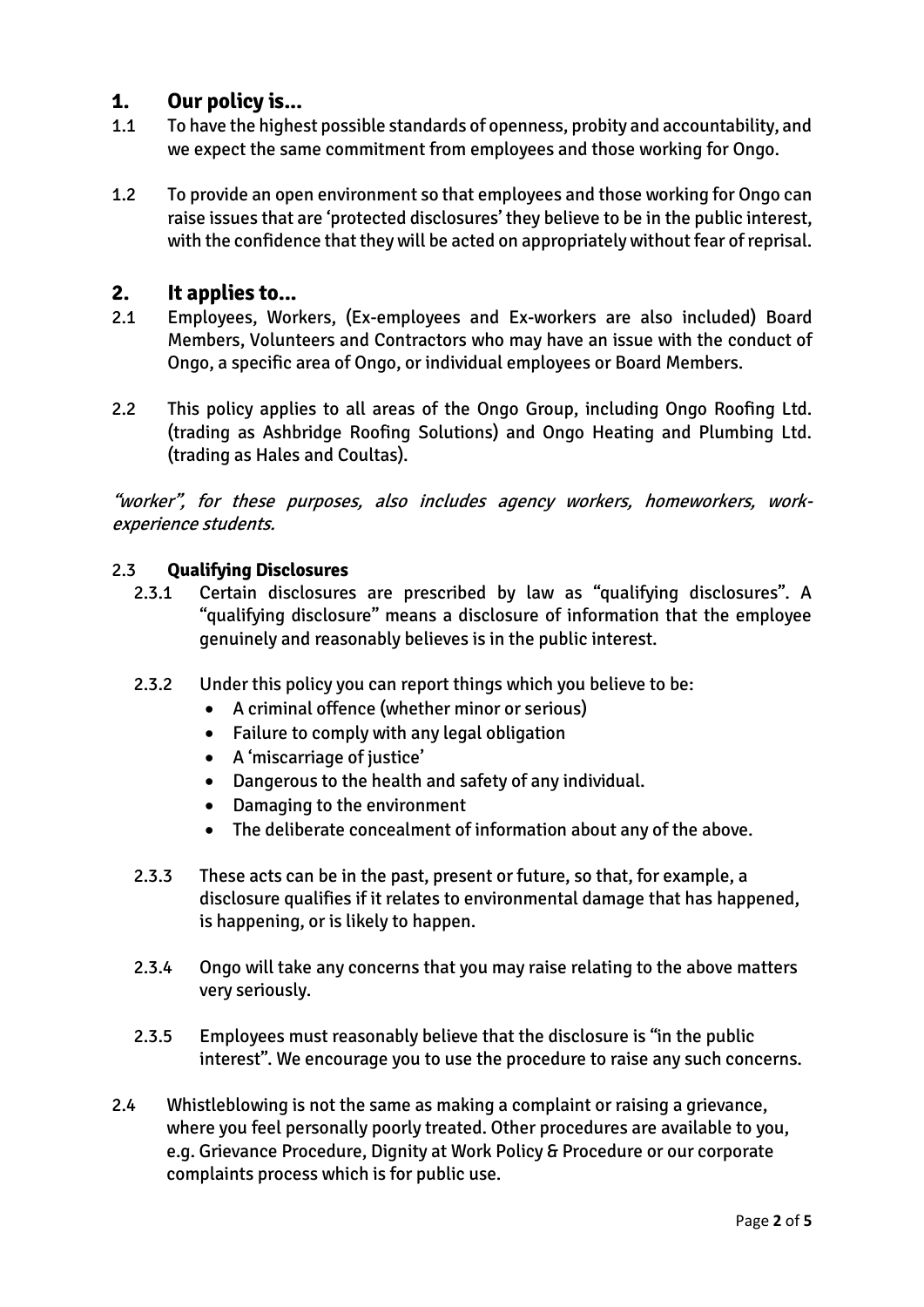## **3. Because we want to...**

- Encourage openness
- Encourage disclosures to be made in a reasonable way
- Provide safe and confidential avenues for you to make a disclosure
- Ensure your identity is protected if you are making a disclosure as a whistleblower

## **4. We will...**

### 4.1 **Raising a concern…**

- 4.1.1 For our internal colleagues (Board members, employees, workers, volunteers), any concerns you have should be reported in line with our internal guidance to your manager or Head of Service. Alternatively, concerns can be raised or reported to a Director.
- 4.1.2 Anyone can raise a concern in any of the following ways:
	- **E-Mail:** [whistleblowing@ongo.co.uk](mailto:whistleblowing@ongo.co.uk)
	- **Telephone (secure, confidential answering service):** 01724 298801
	- **In writing:** Company Secretary, Ongo Homes, Ongo House, High Street, Scunthorpe, DN15 6AT
- 4.1.3 All reports made will be confidential through the secure, monitored answerphone service and e-mail. Any reports in writing should be marked private and confidential.

#### 4.2 **Protecting you from detrimental treatment**

- 4.2.1 We recognise that the decision to report a concern can be a difficult one to make, not least because of fear of reprisal from those responsible for the alleged malpractice.
- 4.2.2 If you raise a concern, we will not tolerate harassment or victimisation. We will take action to protect you from suffering detriment, bullying or harassment from another employee or an agent acting on behalf of Ongo. The victimisation of a whistleblower will lead to disciplinary action.
- 4.2.3 The law provides two areas of protection:
	- You are protected from dismissal for making protected disclosures;
	- You are protected from being subjected to a detriment for making a protected disclosure.
- 4.2.4 The legislation applies when you:
	- Make a qualifying disclosure (the information disclosed must fall under one or more of the 6 headings at 2.3.2);
	- The disclosure is made to the right person; and
	- You are then subjected to a detriment, or dismissed.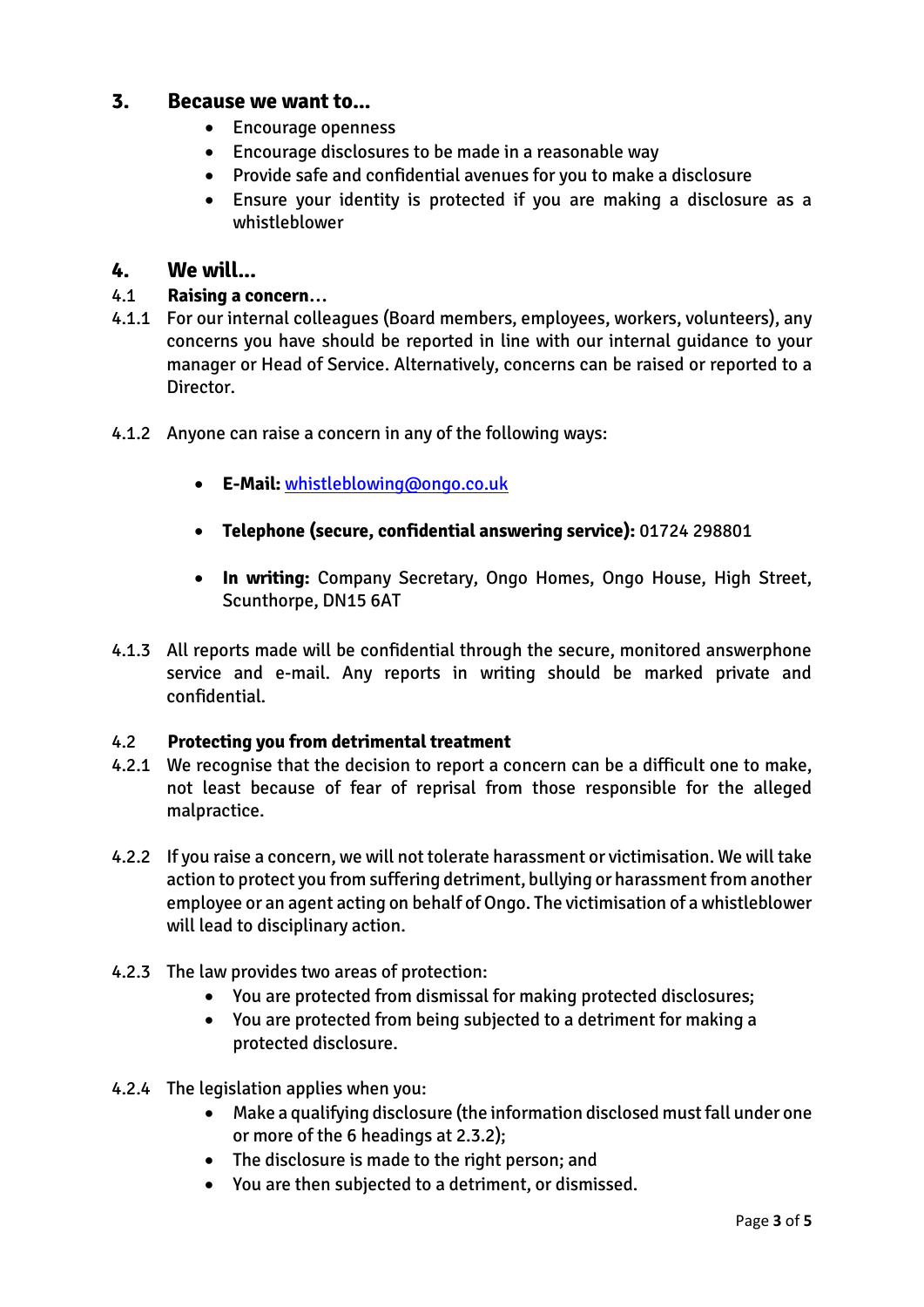4.2.5 However, if you are already the subject of disciplinary or other Group procedures at the time of whistleblowing, those procedures will not necessarily be halted as a result of your whistleblowing. Each case will be looked at on its own merits.

### 4.3 **Respecting confidentiality**

- 4.3.1 It is recognised that you may wish to raise a concern in confidence so we won't disclose your identity without your prior consent.
- 4.3.2 It must be appreciated however, that in some circumstances it may prove impossible to retain confidentiality, e.g. if an investigation results in a disciplinary hearing for the subject of the whistleblowing complaint.

#### 4.4 **Considering anonymous allegations**

- 4.4.1 We would always encourage you to put your name to any allegations.
- 4.4.2 Concerns expressed anonymously are much less powerful, but they will be considered at our discretion. In exercising this discretion, the factors to be taken into account would include the:
	- Seriousness of the issued raised;
	- Credibility of the concern; and
	- Likelihood of confirming the allegation from attributable sources.
	- Also see issues outlined in 2.2, above.

#### 4.5 **Being clear what we will do in the case of untrue allegations**

- 4.5.1 If an allegation is made but subsequently, following an investigation, not upheld then no action will be taken against you providing you**:**
	- Believe that the information disclosed and any allegation contained in it, is substantially true; and
	- Have not acted for personal gain.
- 4.5.2 If a malicious or false allegation is evidenced to have been made, disciplinary action will be taken.

#### **5. Making sure we do what we say...**

- 5.1 Ongo's Company Secretary has overall responsibility for the operation of this policy. This officer maintains a record of concerns raised and the outcomes (but in a form which does not endanger confidentiality), and will report this to the Board.
- 5.2 The policy will sit with the HR department and will be monitored, ensuring that any subsequent legislation on whistleblowing is brought to the attention of the Board.
- 5.3 HR will monitor and report upon the number and content of whistleblowing allegations made on an annual basis.

## **6. Other things to bear in mind are...**

- 6.1 Our policies & procedures on:
	- Code of Conduct